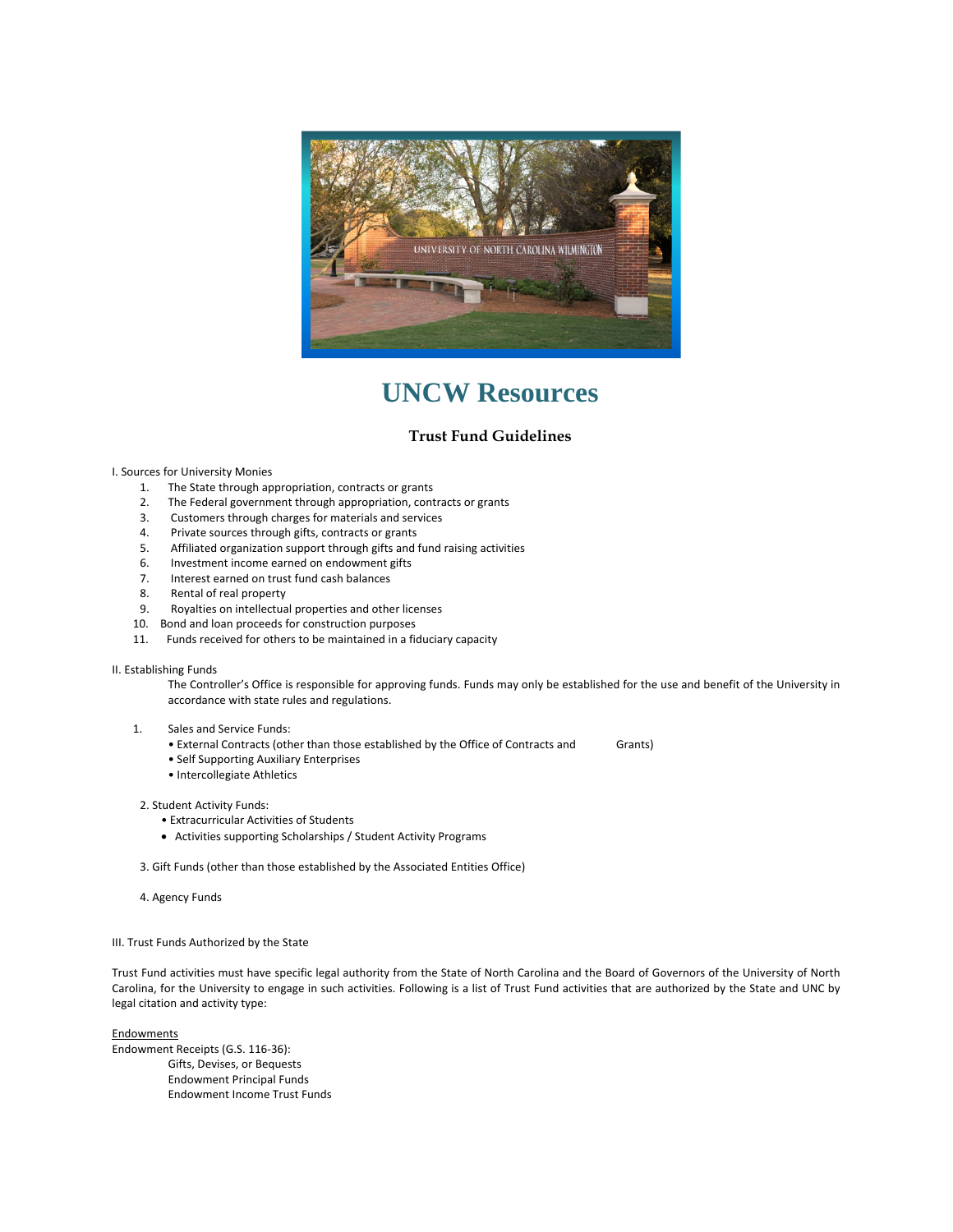Proceeds From Indebtedness (G.S. 116‐41.7): Debt Funds Unexpended Debt Proceeds Debt Reserve and Service Trust Funds

Institutional Trust Fund Receipts (G.S. 116‐36.1 and G.S. 116‐36.5): Gifts, Devises or Bequests Restricted Gift Trust Funds

## Contracts and Grant Trust Funds Federal Contracts, Grants, and Agreements Non‐Federal Contracts, Grants, and Agreements

## Foundation Trust Funds

#### Discretionary Trust Funds

Extracurricular Activities of Students Student Activity Fee Trust Funds Activities Supporting Scholarships/Student Activity Programs

Instruction and Public Service Trust Funds

Self‐Supporting Auxiliary Enterprises Auxiliary and Related Trust Funds

Special Fund Receipts (G.S. 116-36.2):

#### Agency Funds

F&A Receipts (Session Law 1999‐237): F&A Receipts Trust Funds

#### **Sales and Service Type Activities**

These funds include receipts from the operation of auxiliary service enterprises which exist primarily to furnish goods and services to students, faculty and staff, and institutional programs, and may include sales and services to external parties. Except for permissions provided within the State's Umstead Act, the University is prohibited from entering into sales and service activities that compete with private enterprises.

Sales and Service activities may either be accounted for (1) as receipts in an appropriated receipt fund or (2) in a Trust Fund. If approved by the University Controller, a Sales and Service activity can be considered a Trust Fund activity. For the Sales and Service activity to be considered a Trust Fund, the following criteria must be present and maintained:

The activity must be self‐supporting.

- (1) funds all its direct operating costs
- (2) not supported by a state subsidy
- (3) maintains a positive cash balance

External sales and service activities must be supported with properly executed university contracts with terms and conditions provided in writing and agreed to by both parties. Contracts for research purposes should be treated as a Contract and Grant activity unless authorized by the Office of Sponsored Programs. Other contracts for community service purposes could be treated as a sales and service activity if not in competition with a private enterprise. Activities classified as a Trust Fund must have a positive cash balance at all times unless specifically authorized to carry negative balances by University policy.

All Sales and Service activities are subject to State rules and regulations whether they are accounted for in a state‐appropriated receipt project or in a Trust Fund. Certain exclusions are provided for Sales and Service Trust Fund activities benefiting students and for the promotion of sales activities. Sales and Service activities for rental of space that is maintained and supported by state funds must be accounted for in a State Appropriated Receipt project and may not be receipted in a trust fund or a related foundation.

## **Gifts**

Gifts include all unrestricted and restricted gifts received from individuals, non-governmental organizations or other organizations. All gifts should be routed to the University Advancement or acceptance

Gifts to the Endowment Fund of the University are first processed through development officers in Advancement and, if approved, are set up and sent to the University Controller's Office for review and approval of the trust fund authority. Endowment agreements with donors must use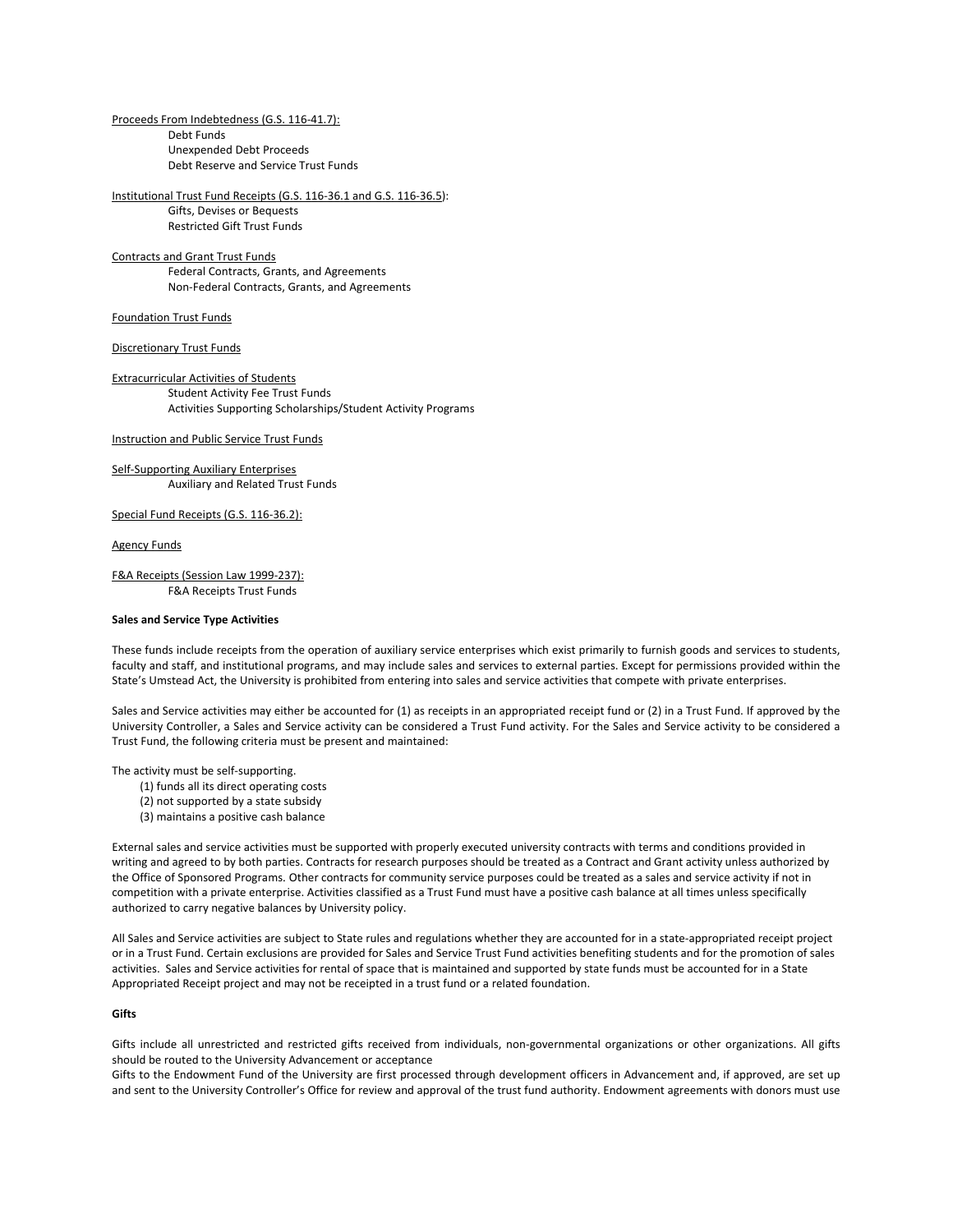the University's recommended language for standard endowment paragraphs and must meet the minimum endowment funding levels as established by the Board of Trustees.

The characteristics of a gift are that it (1) is given voluntarily, (2) does not impose on the University any responsibility, either written or verbal to generate a tangible product or service, such as a report of research results, and (3) is not considered an exchange transaction or contract where something of like value is provided in return for the gift receipt.

Unless exempt, organizations doing fundraising are required to be licensed by the North Carolina Secretary of State. Generally, NC state universities and its foundations are exempt under G.S. 131F.

Generally, gifts fall into two broad categories including (1) funds received to support the educational, research, and extension programs of the University and (2) funds received which may be used at the discretion of the account custodian, to support any legal activity in support of a specific department, college, or the University. In either case, the funds should not be used to personally benefit the account custodian or for non‐university business purposes**.** 

Gifts are subject to the donor's requirements. Expenses incurred from gift funds must be supported by the budget authority with adequate documentation to ensure compliance with the donor's restrictions and / or conditions. In addition to the gift component, occasionally fundraising activities may generate a sales income component and include activities such as alumni events or fund raising.

The sales component should be accounted for as a miscellaneous sale. The sales income component represents funds received for which something of like value was exchanged. When a sales component is involved, the cost of the exchange must be paid from funds available from the fundraising activity.

The proceeds from all fundraising activities must be deposited into the legal entity from which they were marketed and/or solicited. Examples of marketing or solicitation methods include flyers, brochures, websites, email communication, etc. In order for such funds to be deposited into a foundation project, the marketing materials must clearly and predominately include mention that the activity is sponsored by the foundation. Failure to properly market such activities as foundation sponsored, will require that the funds be deposited and accounted for in a University trust fund.

## **External Conferences and Workshops**

Generally revenues associated with external conferences and workshops should be receipted into an appropriated receipt project. The authority for this comes from specific memorandums from the UNC Office of the President and the Office of State Budget and Management Fees or charges assessed to cover entertainment costs associated with external conferences/ workshops and included as part of the registration fee may be recorded together or be shown separately. If shown separately, the collection for entertainment costs should be deposited into a "Special Activities, Extension, Instruction, and Public Service" Trust Fund established by the University Controller for this cost objective. If comingled, the total amount collected should be deposited into an appropriated receipt The amount needed to cover the entertainment costs should be transferred to a "Special Activities, Extension, Instruction, and Public Service" Trust Fund established by the University Controller's Office for this cost objective. Any remaining funds in a "Special Activities, Extension, Instruction, Public Service" Trust Fund, after all entertainment costs have been paid, should be transferred to the appropriate appropriated receipt fund.

However, in certain cases, external conferences or workshops may be accounted for in a Trust Fund. These cases include conferences or workshops conducted as a result of (1) an external contract or grant that meets the criteria for a Sales and Service Trust Fund, (2) activity sponsored or associated with program income related to gifts or contracts and grants, or (3) activity sponsored or accounted for through an agency fund. Activity meeting these cost objectives should be accounted for in a Trust Fund.

## **Agency Funds**

Agency fund activities include monies received by the University for the benefit of students, employees, or others where the University acts solely in a fiduciary or agent capacity to safeguard, account for and expend funds as directed or instructed by the owner. These funds are considered to be held in trust for others. These funds are not considered to belong to the University but belong to those for which the project was established and, if requested, would be returned to the owner. Transactions recorded as revenue and expenses are not actual revenue and expense to the University but rather increases and decreases in the cash and liability accounts.

Due to their fiduciary nature, agency funds will always be a part of the University's Trust Funds. Expenditures are based on the depositor's requirements and, if provided for in the agreement with the owner, funds left over after the owner's objective is met, could be retained by the University. Unexpended funds remaining that are given to the University would be treated like a gift and moved to an appropriate gift Trust Fund.

Agency funds are subject to the owner's requirements. Disbursements from agency funds must be supported by the fund budget authority with adequate documentation to ensure compliance with the owner's restrictions and / or conditions.

## IV. **Requesting Trust Fund Authorities**

## **V. Trust Fund Authority Requirements**

Budget Authorities must adhere to certain terms and conditions over the operation and use of Trust Funds. These terms and conditions are provided or attached by reference in the fund authority letter. These terms and conditions provide that:

• Trust funds must, at all times, maintain a positive balance unless prior approval has been obtained from the Controller.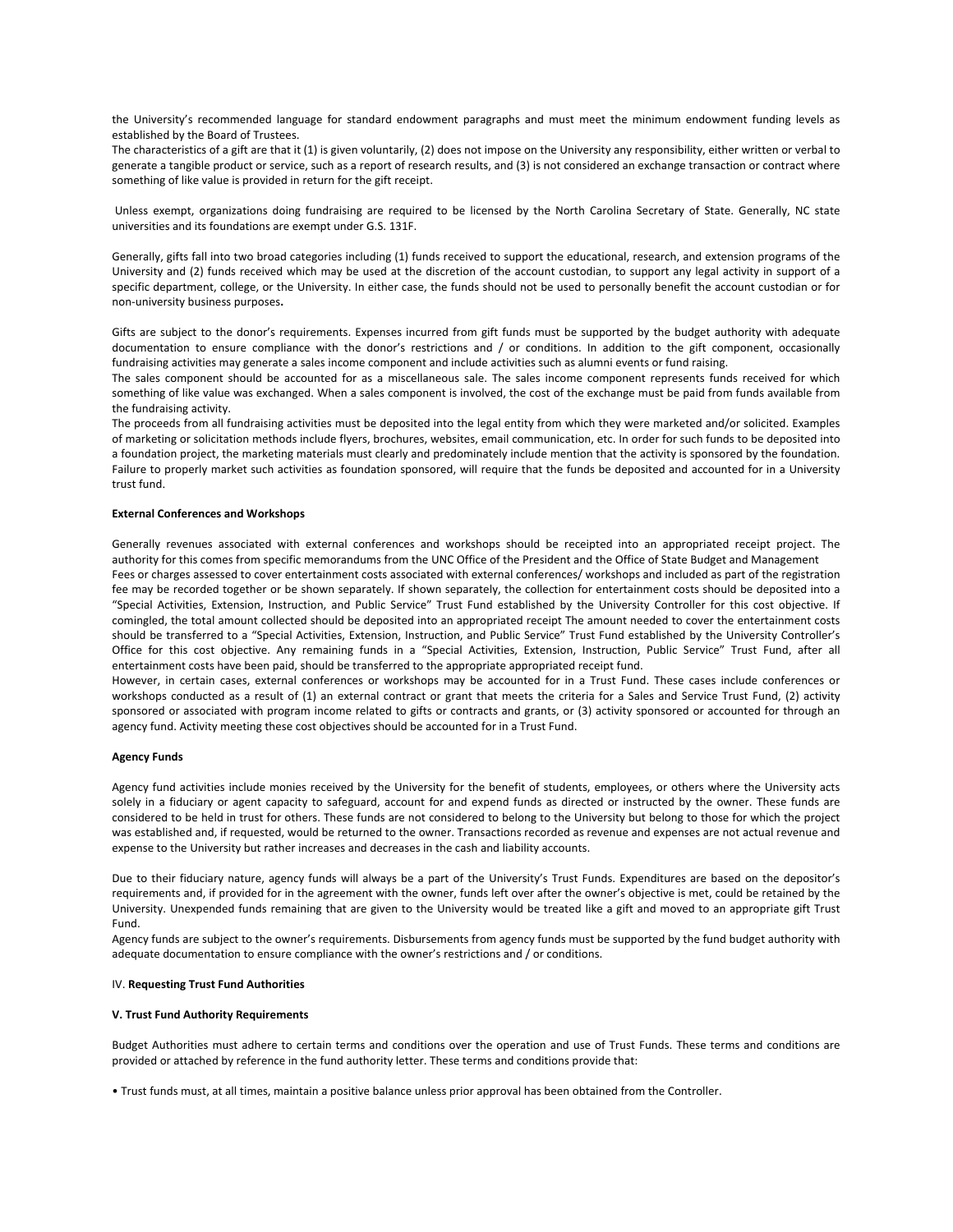- Trust funds must be used specifically for the purposes approved and may not accrue personal benefit to University employees or their relatives. All expenditures of the trust fund must be for the business purposes established.
- Sales and Service Trust Funds must follow the same spending guidelines as those for State appropriated funds or as specified in the University spending guidelines.
- Expenditures for alcoholic beverages should be strictly limited and can only be paid from discretionary funds. Such expenditures require specific written
- Payment requests for food must include the appropriate documentation and the approval of the appropriate budget authority and Dean, or Vice Chancellor.
- Expenditures for member dues in civic or political organizations, clubs, or like organizations are not permitted from any University funding source. Memberships in professional organizations are permitted when the membership is for a business reason and in the name of the University or at the convenience of the University and not the individual. Memberships in social or university‐affiliated" and must be paid from exempt funds.
- The principal person responsible for a trust fund is responsible for reporting changes in the status of the project to the Controller's Office, including changes in responsibility for the fund, when the fund becomes inactive, or when the original purpose changes.
- Entertainment meals for development of gifts or recruitment purposes are treated as non‐travel meals under the "Business Meetings with University Guests and Other Individuals External to the University" and must be paid from non‐state appropriated exempt funds.
	- Expenditures for food at external conferences / workshops for coffee breaks/meals that are accounted for in appropriated receipt funds may be paid if such expense is (1) part of the event's planned functions and State budget requirements are met for sponsoring the event, and (2) a registration fee is charged inclusive of meals and other related costs of the event.
- Per UNC‐GA Regulation 600.2.5.2[R], an associated entity may not offer a course or seminar in which the University's name is used without first obtaining permission from the institution.
- Sales and Service Trust Funds must be self‐supporting.
- The budget authority fund has the responsibility to ensure that proper documentation procedures are followed and to ensure that only authorized expenditures are made from the trust fund. Unauthorized expenditures must be resolved timely.
- The budget authority is responsible for ensuring good business practices (internal controls) over the authorizing, processing and recording of transactions and safeguarding of assets and records. Good business practices include: Proper Segregation of Duties – more than one person should be involved with the accounting functions (authorizing, processing and recording).
- Monthly Reconciliations the trust fund monthly activities as recorded are supported with documentation and reviewed by budget authority or designee.
- Proper Supervision activities are supervised. Supervision provides for the direction, oversight, and assurance that control activities are met and for the management and mitigation of staff limitations/weaknesses.
- Training persons involved with the activities should be properly trained and knowledgeable as to the use of the financial system, the University's policies and procedures, expenditure guidelines, and good business practices.
- Proper Supporting Documentation transactions should be supported with adequate supporting documentation including invoices, purchase orders, requisitions, and receiving reports.
- Annual Reviews trust fund balances are reviewed annually to determine that unexpended balances are not excessive. Unexpended balances determined to be excessive should be used to expand services or to reduce subsequent billings.

## **VI. Negative Trust Fund Balances**

All trust fund owners and their administrative support establish internal procedures to review their fund balances and take appropriate action to ensure their trust funds have a positive fund balance at the end of the monthly report cycle. The controller's office will notify owners if negative balances exist and will require affirmation and correction from the owner of the fund.

The following trust funds are exempt from this administrative procedure:

- Administrative Clearing/Processing Funds
- Contract and Grant Funds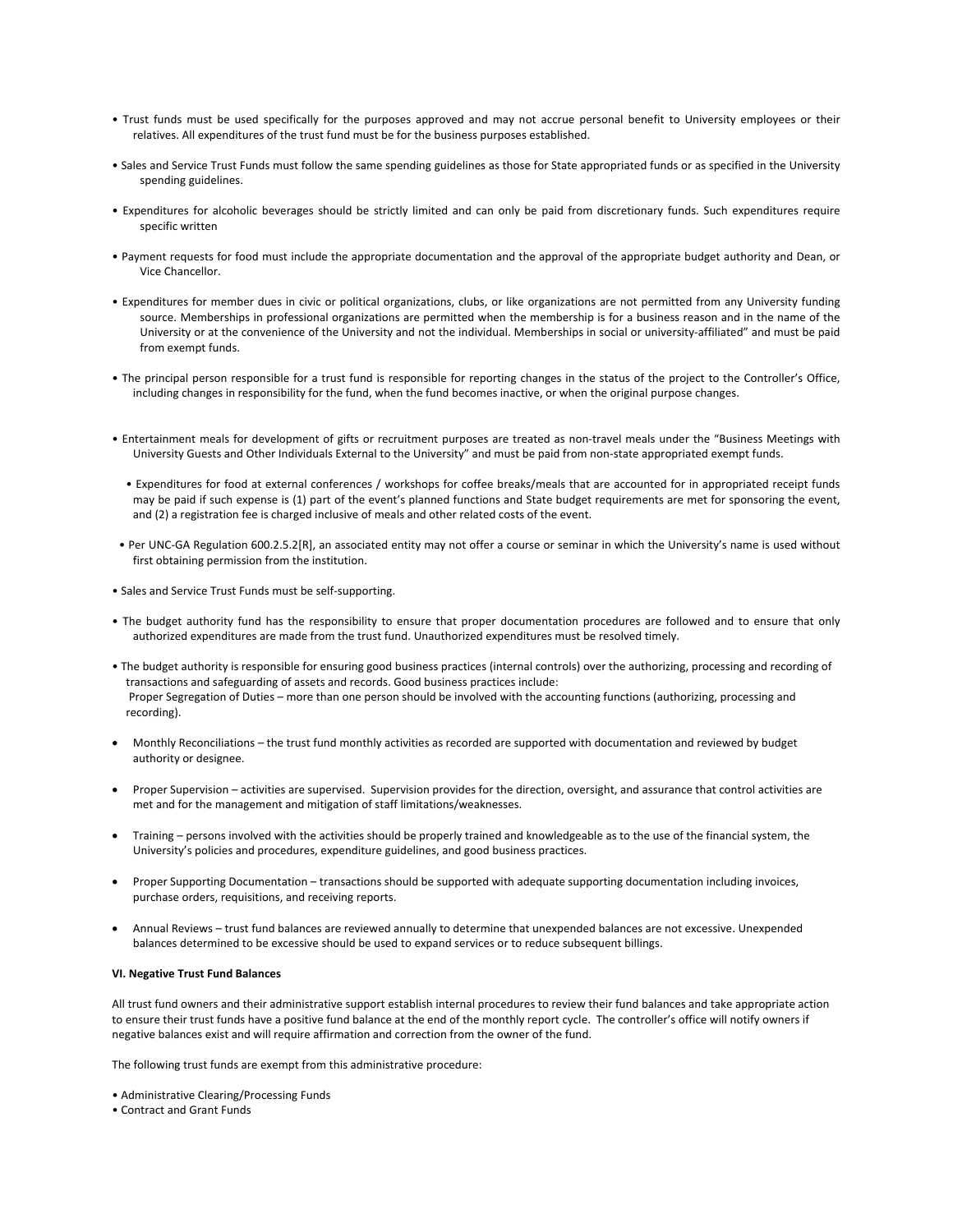- Foundation or Endowment Funds
- Scholarship Funds
- Debt or Construction Funds
- Other Funds Specifically Approved to Carry a Deficit

#### **VII. Sales and Service Trust Fund Activity Reviews**

#### **Sales and Service Trust Funds**

These funds are material to University financial statements and directly affect the unrestricted net assets, therefore, these funds are subject to addition analysis by the University Controllers office.

This review determines revenue streams for new funds where salaries and expenses are reasonable in relation to the revenues and for ongoing materials that the revenue and expenditure activity is reasonable in comparison to prior years. Additionally, the revenue streams are analyzed to determine whether there is adequate support in planned operations and if it is necessary to increase or decrease rates to pass on to University internal customers.

Annually the University Budget Office performs midyear reviews on selected auxiliary sales and service departments as well as funds supported by student fee revenue. This review evaluated current and projected revenue of the operation and the associated budget.

#### **VIII. Reporting Changes to Existing Trust Funds**

Trust fund custodians are required to review their funds for any changes and/or updates in budget authority, changes in revenue sources as it relates to initial trust fund origination information. If changes or variances are noted, the custodian/budget authority are required to submit fund change form to the Controller's office.

#### **For All Trust Funds:**

- Change in Custodian
- Change in Department
- Change in Revenue Sources
- Change in Expenditure Purpose or Cost Objective
- Change in Activity Status

#### **For Sales and Service Trust Funds**

- Change from Internal to External Customers
- Change in Self‐Supporting Status

New external contracts for research activities must be approved through the Sponsored Research Office prior to entering into such activities. If the activity is considered by Sponsored Research to be a Sales and Service Activity versus a Contract and Grant Activity is completed and sent to the University Controller's Office for determination of the Fund Authority.

Fund custodians are responsible for termination of trust funds which are no longer required. The University Controller's Office will periodically review funds with no activity and work with the Trust Fund custodians to determine proper action related to a Trust Fund's inactivity. Fund custodians have the responsibility to ensure that proper documentation procedures are followed for their funds, and to ensure that only authorized expenditures as fund establishment specifies. Any unauthorized expenditures posted to the fund be promptly corrected and, if necessary, reported. Further, fund custodians/budget authorities are responsible for exercising appropriate care in reviewing transactions that result in expenditure from any of their funds.

## **IX. TRUST FUNDS EXEMPT FROM STATE RULES AND REGULATIONS**

Generally, Trust Funds are subject to State rules and regulations unless exempted in the Trust Fund Authority by the University Controller. Exemptions may be available for food, promotion expenses, scholarships and purchasing. Exemptions are given for various reasons as follows:

• Gift Trust Funds are generally exempt from State rules and regulations. However the spending of gift funds is subject to all conditions and restrictions required by the donor and (1) must be for the benefit of the University and (2) not for the personal benefit of an employee.

• Agency Trust Funds are exempt from State rules and regulations. However, the spending of agency funds is subject to all conditions and restrictions required by the owner.

• Student Activity Funds are generally subject to State rules and regulations but may have exemptions for food for student events or promotion of student activities.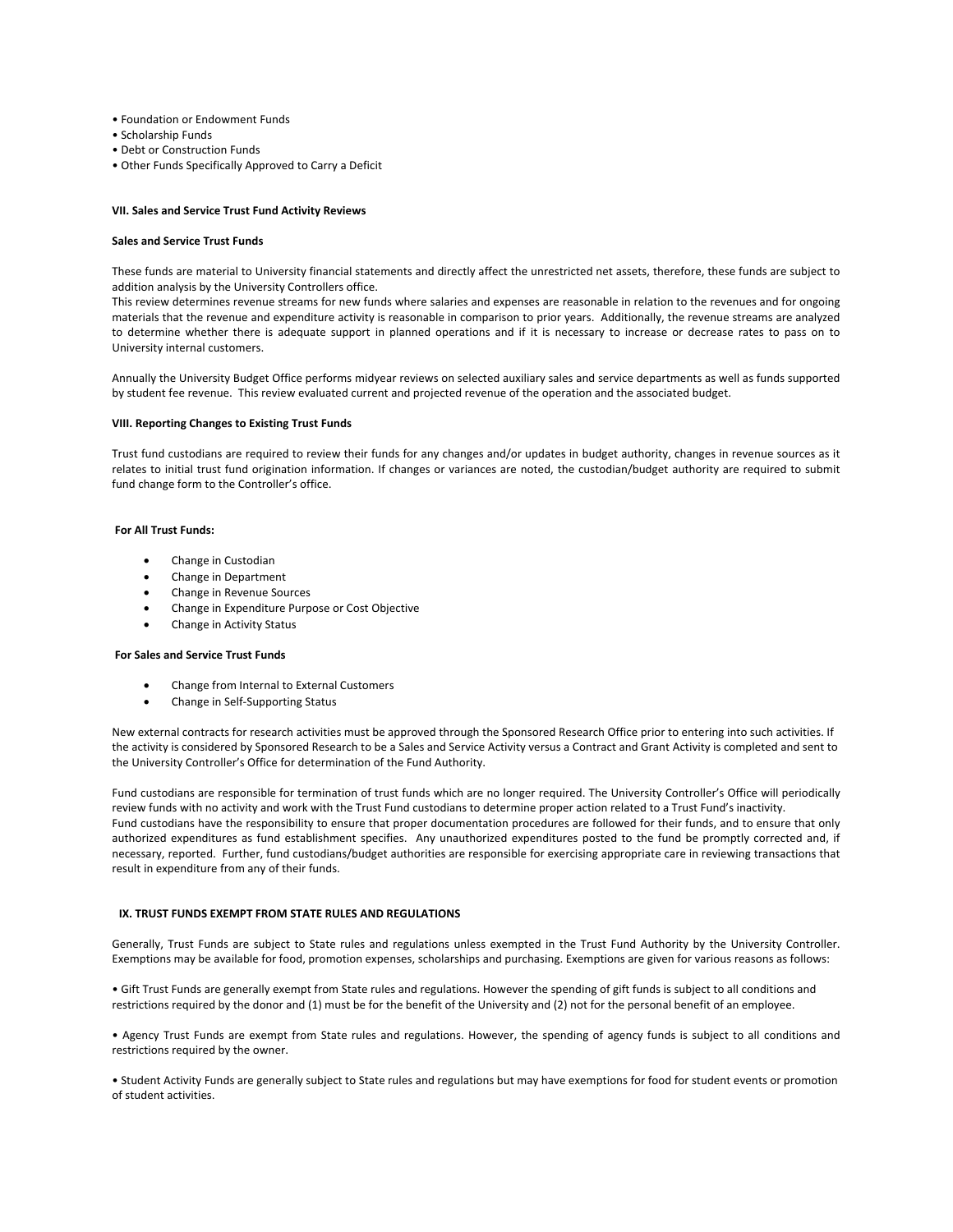• Sales and Service Funds are generally subject to State rules and regulations but may have exemption for food for student events, promotion of sales activities, student scholarships and expenditures that support student activities that are related to the Trust Fund's purpose or cost objective.

Foundation spending funds are actually established for the convenience of the University and the affiliated foundations. These are separate funds are authorized by Associated Entities Office for spending as designated by the various foundations' boards of directors or donors. Expenditures from the foundation spending are subject to the conditions and restrictions placed on them by the various foundations or donors.

Expenditures for alcoholic beverages should be strictly limited and must have the signature of the appropriate director and be paid from funds that are sufficiently broad in purpose and limited in restriction. Expenditures for alcoholic beverages are prohibited from Sales and Service Trust Funds and other funds subject to the State rules and regulations. Expenditures for alcoholic beverages may only be made in accordance with the rules provided for in the fund establishment creation form related to entertaining outside guests.

Expenditure for food, supplies, or refreshments for departmental receptions, office functions, student orientation functions, coffee breaks at employee workshops or seminars, and like events must include the appropriate documentation and the approval from the appropriate Department Head, Center/Unit Director, Dean or Vice Chancellor. Expenditures for food, etc. are prohibited from Sales and Service Trust Funds and other

Appendix A ‐ State Rules and Regulation over Trust Fund Receipts by the University

A‐1 Umstead Act

.

A‐2 Trust Fund Legislation

A‐3 UNC Policies and Procedures on Institutional Trust Funds and Special Funds

A‐4 Official Memorandums on Trust Fund Policy and Law

## **STATE RULES AND REGULATIONS OVER FUNDS RECEIVED BY THE UNIVERSITY**

#### **A‐1 UMSTEAD ACT RESTRICTIONS**

The University is subject to legislation governing the authority of State agencies and institutions to engage in business activities that are considered in competition with private enterprises. This legislation is called the Umstead Act - (G.S. 66-58) "Sale of Merchandise or Services **by Governmental Units**"

**http://www.ncga.state.nc.us/gascripts/statutes/statutelookup.pl?statute=66‐58**.

#### **A‐2 TRUST FUND LEGISLATION**

The authority for the establishment of trust funds by the University is granted through the legislative process. **Chapter 116, Article 1 of the General Statutes**

**http://www.ncga.state.nc.us/enactedlegislation/statutes/html/bychapter/chapter\_116.html** provides the legal requirements, corporate powers, rights and duties of the University of North Carolina System. Following is a discussion of the legislation providing for the establishment of trust funds by the University.

#### **General Statute 116‐36 "Endowment Funds"**

## **http://www.ncga.state.nc.us/gascripts/statutes/statutelookup.pl?statute=116‐36**

provides the legal authority to the board of trustees of each constituent institution to establish and maintain, pursuant to such terms and conditions, uniformly applicable to all constituent institutions, as the Board of Governors of the University of North Carolina may from time to time prescribe, an endowment fund and shall establish an investment board known as "The Board of Trustees of the Endowment Fund of (name of University)". The board of trustees shall be responsible for the prudent investment of the fund. Any gift, devise, or bequest of real or personal property to the University shall be presumed, nothing to the contrary appearing, a gift, devise, or bequest, as the case may be, to the endowment fund of the University. Proceeds from any endowment fund shall not take the place of State appropriations or any part thereof but rather shall supplement the State appropriations to the end that the institution may improve and increase its functions, may enlarge its areas of service, and may become more useful to a greater number of people.

#### **General Statute 116‐36.1 "Regulation of Institutional Trust Funds"**

#### **http://www.ncga.state.nc.us/enactedlegislation/statutes/pdf/bysection/chapter\_116/gs\_**

provides the legal authority for the University to establish institutional trust funds. This legislation was created by the 1977 General Assembly and places responsibility for the custody and management of university institutional trust funds with

the University of North Carolina Board of Governors. Subsection (a) of the statute directs the Board to adopt uniform policies and procedures over the administration of the institutional trust funds that would ensure that the receipt and expenditure of such funds are properly authorized and that the funds are appropriately accounted for. These uniform policies and procedures are discussed further under the caption **"UNC POLICIES AND PROCEDURES ON INSTITUTIONAL TRUST FUNDS AND SPECIAL FUNDS"**.

Subsection (b) of the statute requires that institutional trust funds be deposited with the State Treasurer and held in the name of each university. Subsection (c) of the statute provides that the University's State Treasurer Account and interest earned on its deposits are available for expenditure without further authorization from the General Assembly. Subsection (h) allows the Board to designate an official depository for trust funds defined below in (g)(7) in one or more banks or trust companies in this State. Provided, however, such deposits are fully secured by deposit insurance, surety bonds, or investment securities of such nature, in such amounts, and in such manner as prescribed by the State Treasurer for security of public deposits generally. Subsection (d) of the statute provides that the institutional trust funds are subject to the oversight of the State Auditor but are not subject to the provisions of the Executive Budget Act except for capital improvement projects that are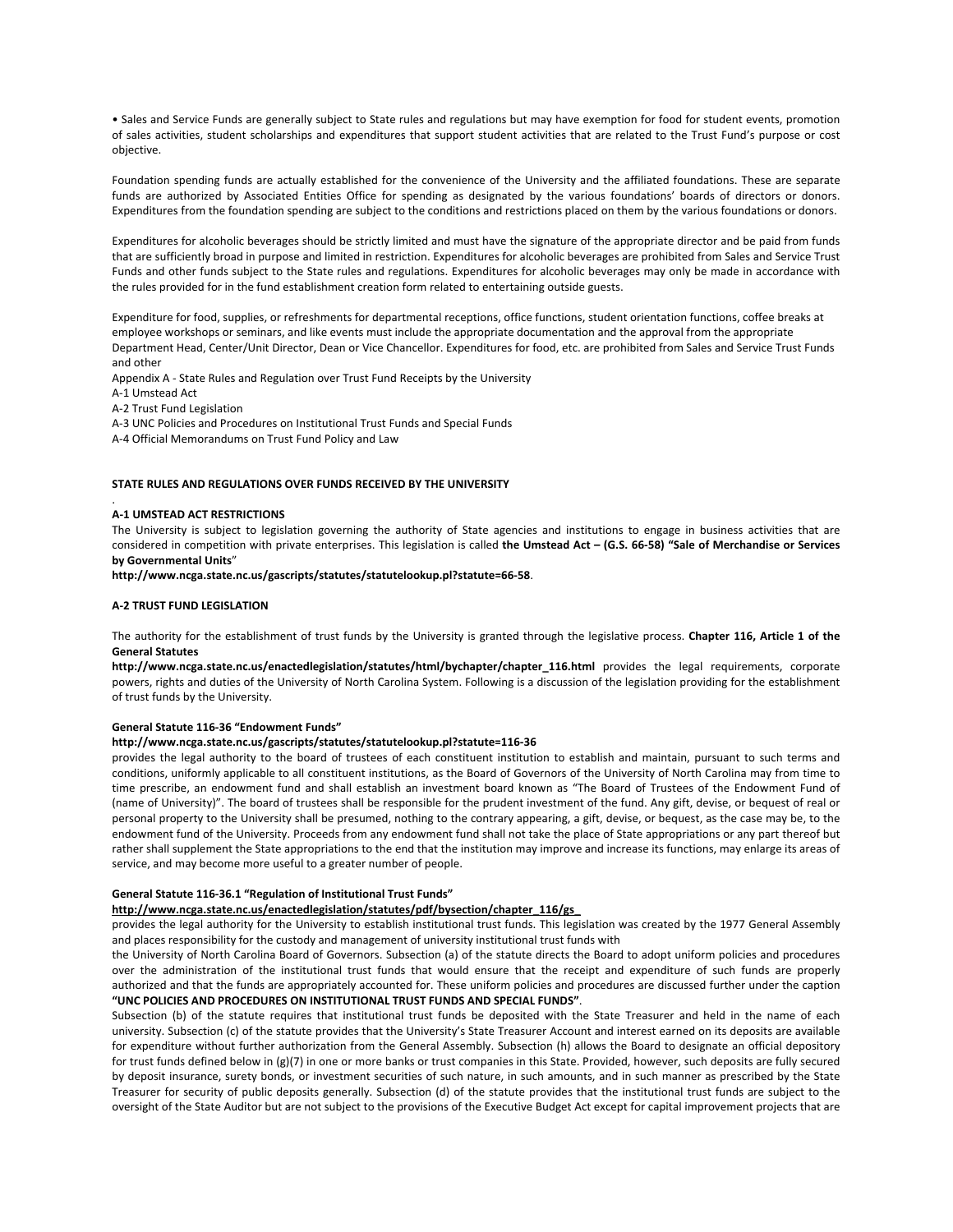subject to G.S. 143-18.1. Subsection (e) of the statute requires the submission of reports as directed by the Director of the Budget. Subsection (f) of the statute provides that the trust funds or investment income there from shall not take the place of State Appropriations and shall be used to supplement State Appropriations to the end that the institution may improve and increase its functions, may enlarge its areas of service and may become more useful to a greater number of people. Subsection (g) defines trust funds as follows:

1. Moneys, or the proceeds of other forms of property, received by an institution as **gifts, devises, or bequests** that are neither presumed nor designated to be gifts, devises, or bequests to the endowment fund of the institution;

2. Moneys received by an institution pursuant to grants from, or contracts with, the United States government or any agency or instrumentality thereof;

3. Moneys received by an institution pursuant to grants from, or contracts with, any State agencies, and political subdivisions of the State, any other states or nations or political subdivisions thereof, or any private entities whereby the institution undertakes, subject to terms and **conditions specified by the entity** providing the moneys, to conduct research, training or public service programs, or to provide financial aid to students;

4. Moneys collected by an institution **to support extracurricular activities of students** of the institution;

5. Moneys received from or for the operation by an institution of activities established for the benefit of **scholarship funds or student activity programs**;

6. Money's received from or for the operation by an institution of any of its **self‐supporting auxiliary enterprises**, including institutional student auxiliary enterprise funds for the operation of housing, food, health, and laundry services;

7. Money's received by an institution in respect to fees and other payments for services rendered by medical, dental, or other health care **professionals** under an organized practice plan approved by the institution or under a contractual agreement between the institution and a hospital or other health care provider;

8. The net proceeds from the disposition effected pursuant to Chapter 146, Article 7, of any interest in real property owned by or under the supervision and control of an institution if the interest in real property had first been acquired by gift, devise, or bequest or through expenditure of moneys defined in this subsection (g) as "trust funds," except the net proceeds from the disposition of an interest in real property first acquired by the institution through expenditure of moneys received as a grant from a state agency;

9. Moneys received from the **operation and maintenance of institutional forests and forest farmlands**, provided, that such moneys shall be used, when used, by the institution for the support of forest-related research, teaching, and public service programs.

Subsection (i) of the statute provides that Subsection (i) of the statute provides that the cash balances and receipts of funds identified in the G.S. 116‐36.1 are appropriated to the use of the University of North Carolina and its constituent institutions.

## **General Statute 116‐36.2 "Regulation of Special Funds of Individual Institutions"**

**http://www.ncga.state.nc.us/enactedlegislation/statutes/html/bysection/chapter\_116/gs\_116‐36.2.html** provides the legal authority for the chancellor of each institution to have custody and manage the institution's special funds. It provides that the Board of Governors shall adopt uniform policies and procedures applicable to the administration of these funds, which shall assure that the receipt and expenditure of such funds is properly authorized and that the funds are appropriately accounted for. Special funds of an institution include:

• Moneys received from or for the operation by an institution of its program of **intercollegiate athletics**;

• Moneys **held by an institution as fiscal agent** for individual students, faculty, staff members, and organizations.

#### **General Statute 116‐41.7 "Proceeds of Bonds, Revenues, Etc., Deemed Trust Funds"**

**http://www.ncga.state.nc.us/EnactedLegislation/Statutes/PDF/BySection/Chapter\_116/GS\_116‐41.7.pdf** provides the legal authority for the proceeds of all bonds issued and

all revenues and other moneys received pursuant to the authority of this Part shall be deemed to be trust funds, to be held and applied solely as provided in this Part. The resolution authorizing the issuance of bonds shall provide that any officer to whom, or bank, trust company or fiscal agent to which, such moneys shall be paid shall act as trustee of such moneys and shall hold and apply the same for the purposes hereof, subject to regulations as such resolution may provide.

**Session Law 1999‐237, Appropriation Bill, Section 10.13 "UNC Overhead Receipts"** provides the legal authority for F&A receipts earned by constituent institutions of The University of North Carolina to be retained at the campus earning the receipts.

## Session Law 2001-424, Appropriation Bill, Section 15.1.(b) "State Agencies to Report on Intellectual Property/Study State Intellectual **Property Assets and Technology Transfers"**

Provides that the provisions of this section do not apply to the University of North Carolina and its constituent institutions, or to the North Carolina Community Colleges System, or to employees of these respective institutions who are subject to the intellectual property and inventor policies of the institutions employing them

## **A‐3 UNC POLICIES AND PROCEDURES ON INSTITUTIONAL TRUST FUNDS AND SPECIAL FUNDS:**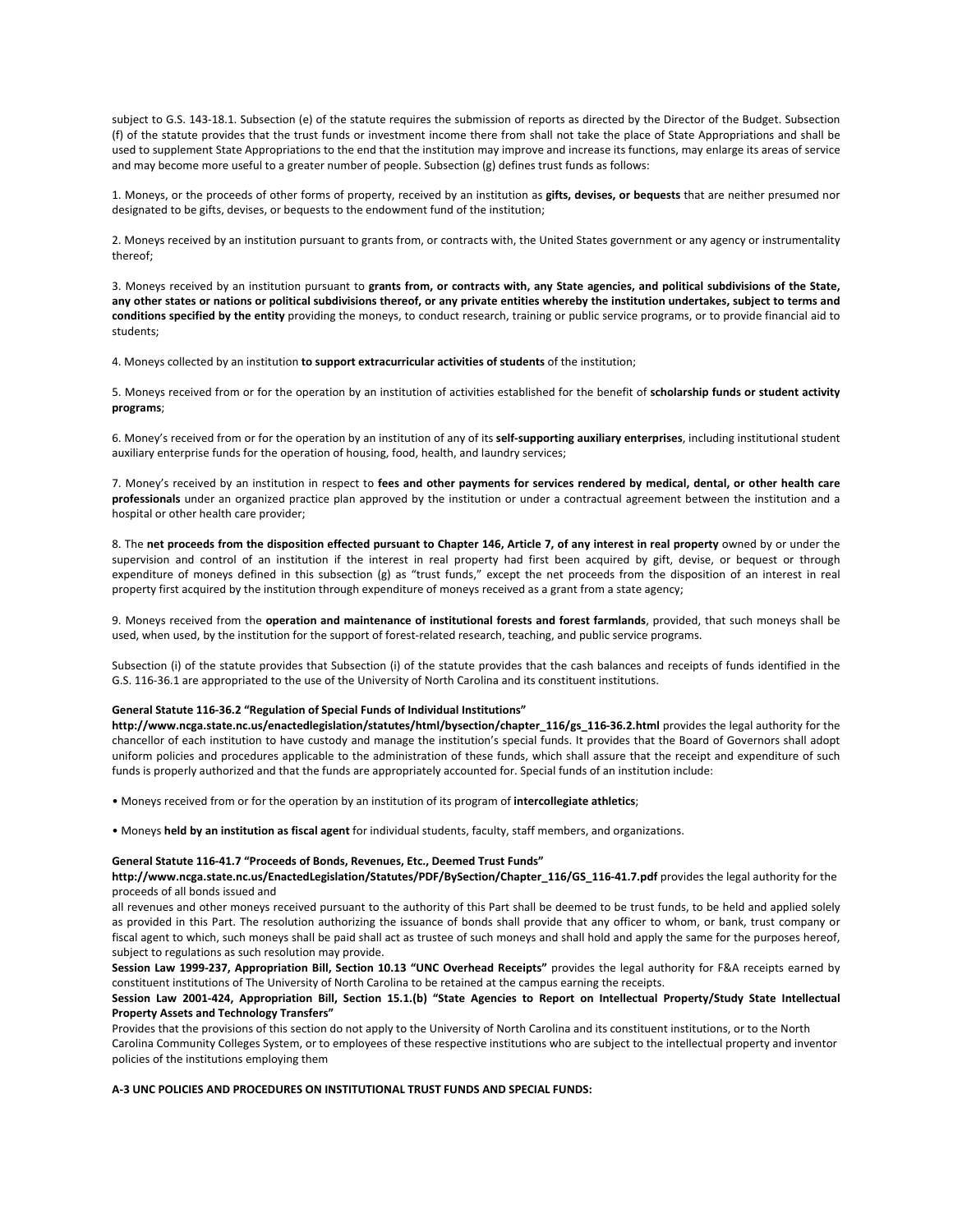As required by General Statute 116‐36.1(a) and 116‐36.2, the Board of Governors of the University of North Carolina has established uniform policies and procedures for the administration of institutional trust funds and special funds of individual institutions. These policies and procedures are provided in the **UNC System Administrative Policy and Procedures Manual, Chapter VI "Financial Matters, Endowment and Trust Funds", Section A**. **http://www.ga.unc.edu/publications/admin\_manual/**

Following is a summary and discussion of the UNC policies and procedures on institutional trust funds:

- I. General Provisions
- A. Trust Funds are not to substitute for state appropriations (Neither the funds covered by these policies and procedures nor the investment income there from shall take the place of state appropriations or any part thereof, but any portion of these funds available for general institutional purposes shall be used to supplement state appropriations to the end that the institution may improve and increase its functions, may enlarge its areas of service, and may become more useful to a greater number of people)
- B. Presumption that receipts belong to the General Fund (state appropriated funds) unless shown otherwise (unless the chancellor can show that the moneys fall within one or more of the items listed in Section II.A, or except as otherwise provided by or pursuant to law, all moneys received by or accruing to the institution shall be deemed institutional receipts within the meaning of the Executive Budget Act and shall be deposited with the State Treasurer to the credit of the General Fund)
- C. Accounting (the chancellor establishes and maintains an accounting system for trust funds subject to the approval of the State Controller)
- D. Internal Control (the chancellor institutes control procedures with respect to handling funds as necessary to prevent misappropriation or mishandling)
- E. Pre‐audit of disbursements (bills and claims must be approved by the officer or employee authorized to initiate disbursements from the account)
- F. Facsimile signatures (chancellor may use facsimile signature machines of signature stamps in signing checks, drafts and warrants) provided by or pursuant to law, all moneys received by or accruing to the institution shall be deemed institutional receipts within the meaning of the Executive Budget Act and shall be deposited with the State Treasurer to the credit of the General Fund)

#### **II Institutional Trust Funds**

- A. Applicability (items 1 to 9 are the same as G.S. 116‐36.1(g))
- B. Delegation of authority (to the chancellor of each institution under the supervision of the president)
- C. Agency Fund Authorities (the president approves for each institution)
- D. Institutional Trust Fund Authorities (the president approves for each institution one or more Institutional Trust Fund Authorities for each of the following categories as may be appropriate to that institution's operations:
	- 1) Gifts, devises and bequests (same as section II.A. (1))
	- 2) Federal contracts, grants and agreements (same as section II.A.(2))
	- 3) Non‐federal contracts and grants (same as section II.A.(3))
	- 4) Student extracurricular activities (same as section II.A.(4))
	- 5) Activities supporting scholarship funds and student activity programs (same as section II.A.(5))
	- 6) Self‐supporting auxiliary enterprises (same as section II.A. (6))
	- 7) Fees for services of health care professionals (same as section II.A.(7))
	- 8) Dispositions of real property (same as section II.A.(8))
	- 9) Institutional forests and forest farmlands (same as section II.A.(9))

Each Institutional Trust Fund Authority shall contain the following information:

1) The name of the institution